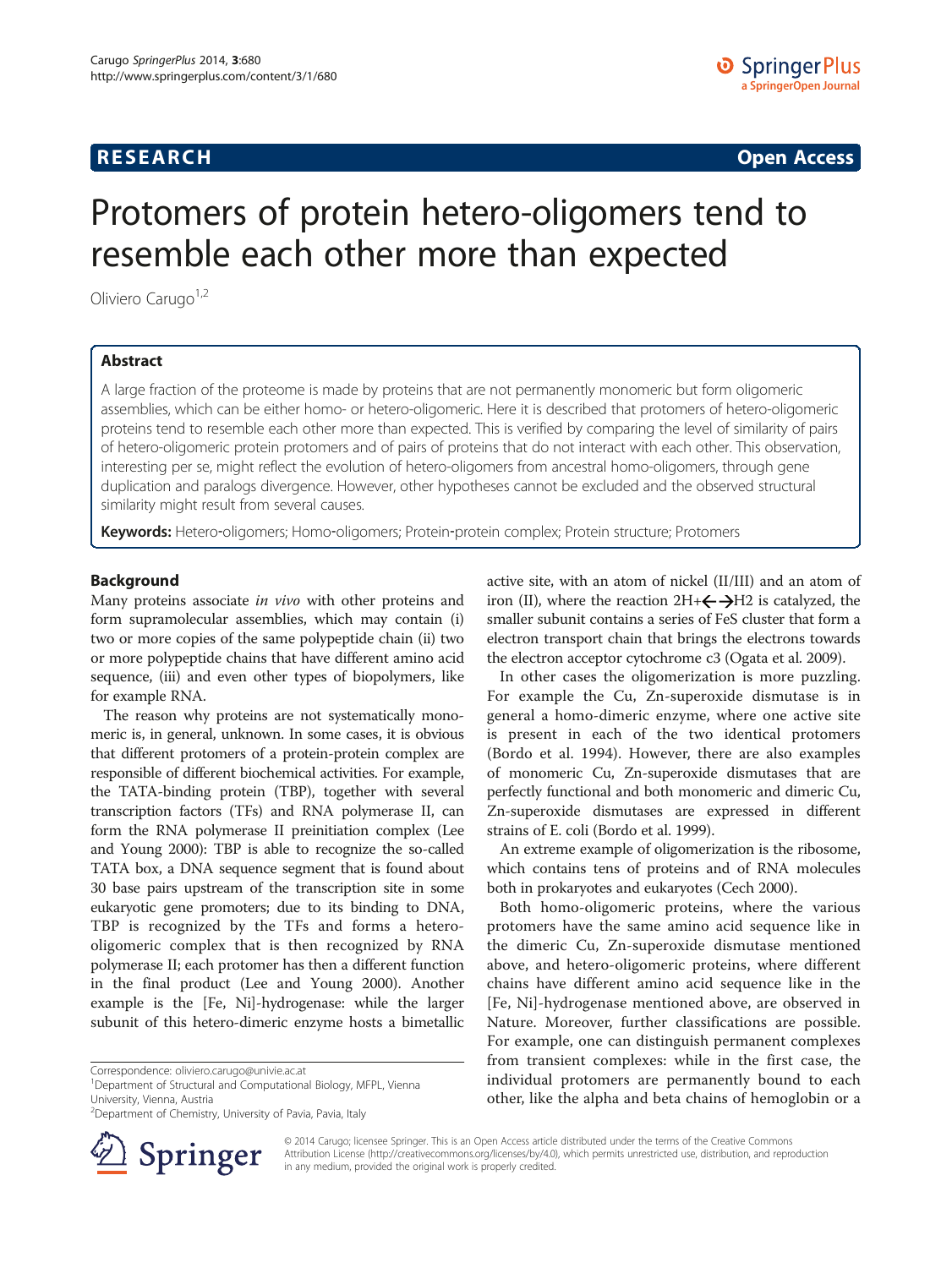antigen-antibody complex, in the second, the protomers form a supramolecular complex only for a limited time period, like in the RNA polymerase II preinitiation complex mentioned above, depending on the experimental/ physiological conditions. Another, possible partition between obligate and non-obligate complexes discriminates protein-protein complexes that are the only form in which the protomers can be found in Nature, like the four globins of hemoglobin, from protein-protein complexes, the protomers of which can be found either bound together or separated into individual monomers, like antibodies and antigens.

The importance of protein-protein interactions can hardly be underestimated. It is well accepted that life depends more on the "flexible" proteome than on the rigid "genome" and, in particular, on the interactions of the various biological molecules. It is not surprising that much attention has been devoted, in recent years, to the study and the analysis of protein-protein interaction patterns and networks (Ideker and Krogan [2012\)](#page-7-0). Parallel, several databases have been created to archive any type of information about inter-molecular interactions of biological interest (Orchard [2012\)](#page-7-0) and some of them have been specifically focused on the threedimensional structures of the biological oligomeric complexes (Levy et al. [2006\)](#page-7-0). Some effort was also devoted to the sequence-based methods of prediction of protein quaternary structures (Carugo [2007b](#page-7-0)).

Few years ago, it was observed that the two protein molecules that form hetero-dimers tend to have structures quite similar even in the case when their amino acid sequences are very different (Lukatsky et al. [2007](#page-7-0)). This was interpreted in a theoretical framework where similar structure has larger likelihood to interact (Lukatsky et al. [2006\)](#page-7-0) and this allowed to envisage that many modern protein complexes could have evolved from earlier homodimers, through sequence divergence of paralogous genes (Lukatsky et al. [2007](#page-7-0)). Gene duplication and paralogs evolution was documented previously in archeal chaperonins (Archibald et al. [1999](#page-6-0)), and, more in general, it was proposed that most interactions between paralogs have been inherited from earlier homodimers and not established after duplication (Ispolatov et al. [2005](#page-7-0)) and that duplication of homomeric interactions, which results in the formation of paralogous complexes, is a common mechanism for the evolution of complexes (Pereira-Leal et al. [2007](#page-7-0)).

In the present article, I extend these studies and I analyze the levels of structural similarity between individual protomers in a controlled set of hetero-oligomeric proteins. The main finding is that if protomers A and B interact to form a complex AB, the similarity between the structures of A and B is greater than expected for dimeric, trimeric and tetrameric hetero-oligomers. The expected value is empirically estimated by comparing several pairs of structures of proteins that do not interact one with each other. The structural similarity is estimated (i) by means of the distance on the Proteomic Ramachandran plot (PRplot) (Carugo and Djinović-Carugo [2013\)](#page-7-0), (ii) by superposing the pairs of structures with the software Sheba (Jung and Lee [2000\)](#page-7-0), (iii) by mapping the structural data on the CATH classification of protein structural domains (Sillitoe et al. [2013\)](#page-7-0); and (iv) by mapping the structural data on the SCOP classification of protein structural domains (Andreeva et al. [2008](#page-6-0)).

# Results

# Distances on the Proteomic Ramachandran plot (PRplot)

The Proteomic Ramachandran Plot (PRplot) is a generalization of the Ramachandran plot, where a protein structure is represented by the average values of the main-chain phi and psi torsion angles (Carugo and Djinović-Carugo [2013\)](#page-7-0). While the Ramachandran plot is used to map, on the phi/psi plane, each amino acid of a single protein, the PRplot is used to map on the phi/psi plane several proteins represented by their average phi and psi angles. It has been observed that protein structures are aligned along a sigmoid curve that goes approximately from  $phi = -100^\circ$  and psi =130° to phi =  $-75$ ° and psi =  $-50$ °.

Obviously, two identical structures occupy the same point on the PRplot and two different structures occupy two different points in the PRplot. The distance between two points of the PRplot is therefore a measure of the structural diversity between two structures. It must be observed that two structures with identical secondary structure composition can occupy two points, one close to the other, in the PRplot, even if they have a different fold. However, in my experience, this is a very rare occurrence and, to a first approximation, the distance between two points of the PRplot is a valid approximation of the structural difference between pairs of protein structures (Carugo and Djinović-Carugo [2013\)](#page-7-0). The major advantage of this approach is its computational speed, since the comparison between two protein structures is reduced to the computation of a Euclidean distance in a bi-dimensional plane.

Table [1](#page-2-0) shows the average distances between protomers in homo-oligomeric complexes, in hetero-oligomeric complexes, and in a series of datasets of proteins that do not interact one with each other (see [Methods](#page-5-0) for the description of the ensembles of proteins that do not interact with each other). As expected, the dpp values are very close to 0° in homo-oligomers, where the protomers have identical amino acid sequences and hence very similar three-dimensional structures. On average, these dpp values (about 2°) are similar to those observed by comparing alternative models of well ordered, globular protein structures obtained in solution by NMR spectroscopy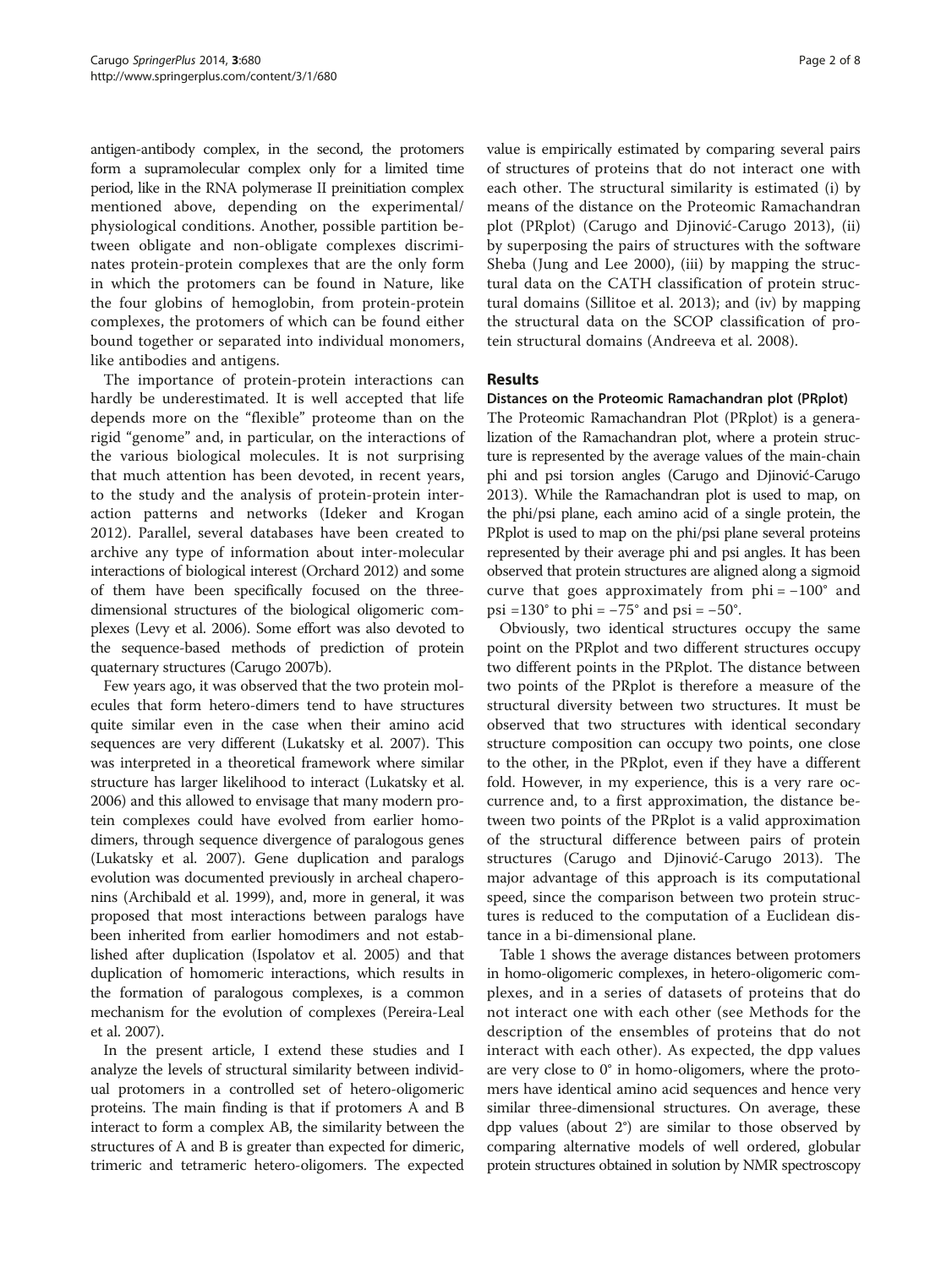<span id="page-2-0"></span>Table 1 dpp average values (standard errors in parentheses) in various datasets of protein structures

| <b>Dataset</b>   | Dpp (°)   |
|------------------|-----------|
| Homo-dimers      | 2.7(0.1)  |
| Homo-trimers     | 2.0(0.2)  |
| Homo-tetramers   | 2.2(0.1)  |
| Hetero-dimers    | 57.0(3.1) |
| Hetero-trimers   | 61.4(4.7) |
| Hetero-tetramers | 43.9(3.4) |
| Random set 1     | 72.1(1.9) |
| Random set 2     | 74.5(1.9) |
| Random set 3     | 72.3(1.9) |
| Random set 4     | 74.1(1.9) |
| Random set 5     | 73.9(1.9) |
| Random set 6     | 76.3(1.9) |
| Monomer set 1    | 77.7(1.8) |
| Monomer set 2    | 77.2(1.8) |
| Monomer set 3    | 81.0(1.9) |
| Monomer set 4    | 82.3(1.8) |
| Monomer set 5    | 73.5(1.7) |
| Monomer set 6    | 64.2(1.6) |

(Carugo and Djinović-Carugo [2013\)](#page-7-0). On the contrary, the average dpp values are much larger in hetero-oligomers, where the protomers have different amino acid sequences and where, as a consequence, the protomers can be structurally different. Their values range from 44° to 61° and are therefore much smaller than the maximal possible dpp value (254°) and also than the value of 85° that was observed to be the natural separation between different clusters of globular proteins in the PRplot (Carugo and Djinović-Carugo [2013\)](#page-7-0).

It is necessary to analyze the dpp value for proteins different from the protomers of hetero-oligomers in order to give a statistical meaning to the dpp values observed by comparing the protomers of hetero-oligomers. For this reason, a series of sets of pairs of proteins that do not interact have been constructed. Obviously, it is difficult to select proteins that have no chance to be protomers of hetero-oligomers, since no experimental evidence of this property can be found in literature. For this reason, I followed two alternative strategies (see [Methods](#page-5-0) for details). On the one hand, I assumed that a polypeptide chain found in a hetero-oligomeric complex does not interact with a protein chain found in a homo-oligomeric complex. In the second hand, I assumed that a monomeric protein does not interact with another monomeric protein. Therefore, I constructed six sets of 1,000 pairs of random homo-hetero protomers (Random set 1–6) and six sets of 1,000 pairs of monomeric proteins (Monomer set 1–6) (see Additional file [1](#page-6-0)).

Both of these strategies have weak points. For example, it is possible that two monomeric proteins can form a more or less stable functional complex under certain physiological conditions. However, it is reasonable to suppose that these control datasets are extremely enriched in pairs of non-interacting proteins, with relatively few spurious entries. It is also important to observe that the main consequence of the presence of some erroneous entries in these control datasets is the introduction of a noise that might cause an underestimation of the differences between pairs of protomers of hetero-oligomers and pairs of non-interacting proteins.

Table 1 shows that the average structural divergence of the protomers of hetero-oligomers is smaller than the average structural divergence observed when pairs of noninteracting proteins are compared. While the average dpp values between pair of protomers in hetero-oligomers range from 44° to 61°, they range from 64° to 82° between pairs of non-interacting proteins. This suggests that protomers of hetero-oligomers tend to resemble each other more than proteins that do not interact. In other words, they resemble each other more than expected.

## **Superpositions**

Amongst the numerous procedures that have been developed and used to compare protein three-dimensional structures, the superposition, in general limited to equivalenced Calpha carbon atom pairs, is certainly the most common (Carugo [2006;](#page-7-0) Carugo [2007a](#page-7-0); Carugo and Pongor [2002\)](#page-7-0). Typically, the quality of a superposition between two sets of Calpha carbon atoms is evaluated with the root-mean-square-distance (rmsd) between equivalenced atom pairs. However, this is not practical, since the rmsd value depends on the dimension of the proteins that are compared (Carugo and Pongor [2001\)](#page-7-0) and it occurs frequently to compare proteins of different dimension. As a consequence, alternative figures of merit must be used. Here, I use the m-scores, which are defined as the ratio between the number of equivalenced Calpha carbon atom pairs and the maximal number of possible equivalences between the two protein structures that are superposed (see [Methods](#page-5-0) for details). The m-scores have a major advantage over the rmsds: they have both a upper and a lower limit, equal to 100.0 and 0.0, respectively, while the rmsd values have a lower limit of 0.0 but lack an upper limit. Obviously, m-score = 100.0 if the two protein structures that are compared are identical and m-score = 0.0 if they cannot be superposed at all.

Here the m-scores were computed with the computer program Sheba. Their average values for various types of proteins are shown in Table [2](#page-3-0). As expected, the m-scores values are very close to 100.0 for the homo-oligomeric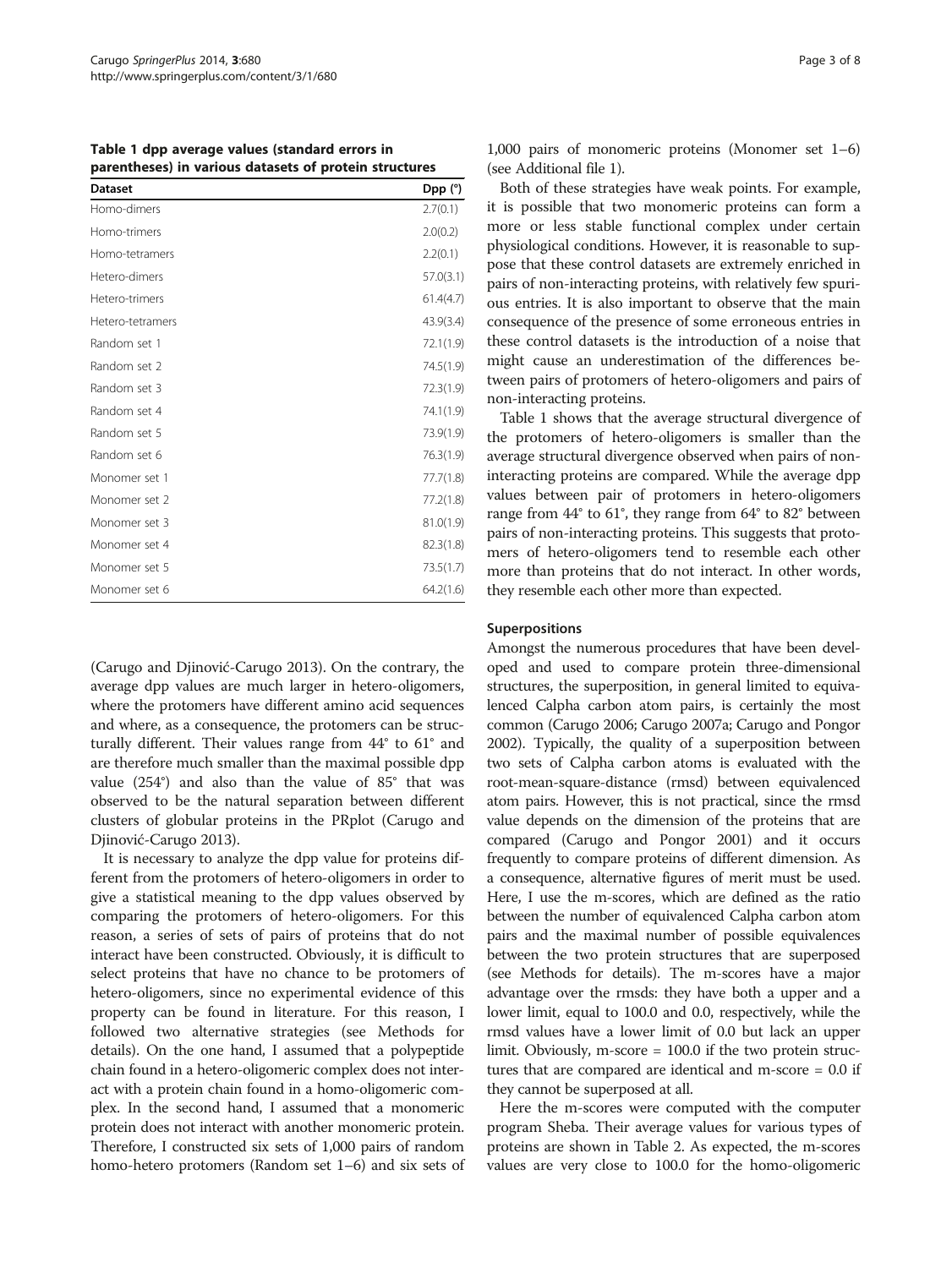<span id="page-3-0"></span>Table 2 Average m-scores values (standard errors in parentheses) in various datasets

| <b>Dataset</b>   | m-score    |
|------------------|------------|
| Homo-dimers      | 98.8 (0.1) |
| Homo-trimers     | 99.3 (0.1) |
| Homo-tetramers   | 99.0 (0.1) |
| Hetero-dimers    | 35.7 (1.4) |
| Hetero-trimers   | 34.1 (1.5) |
| Hetero-tetramers | 40.6(2.0)  |
| Random set 1     | 19.4(0.4)  |
| Random set 2     | 20.1(0.5)  |
| Random set 3     | 19.6 (0.5) |
| Random set 4     | 20.6(0.5)  |
| Random set 5     | 19.7 (0.5) |
| Random set 6     | 19.0 (0.4) |
| Monomer set 1    | 19.5 (0.4) |
| Monomer set 2    | 19.2 (0.4) |
| Monomer set 3    | 20.0(0.4)  |
| Monomer set 4    | 19.3 (0.4) |
| Monomer set 5    | 19.4(0.4)  |
| Monomer set 6    | 19.0 (0.4) |

complexes. Analogously, it is expected that they are much smaller when the two structures that are compared are completely unrelated. The m-score values are close to 19–20 when the two structures belong to monomeric proteins or when to a hetero-oligomeric complex and to a homo-oligomeric complex.

The m-scores have intermediate values (close to 35–40) when the two structures that are compared are protomers of the same hetero-oligomeric complex. This clearly indicates that, if two proteins are able to form a stable complex, their structures are more similar than those of two proteins that do not interact to form a stable complex. In agreement with what is described in the previous chapter about the analysis of the dpp values, it can be concluded that two proteins that interact in a hetero-complex tend to more similar to each other than expected.

## Comparisons based on CATH

The CATH database has been established about fifteen years ago as a collection and a classification of protein structural domains (Orengo et al. [1997\)](#page-7-0) and it has been constantly updated (Sillitoe et al. [2013](#page-7-0)). It is thus not only a mere list of domains but also an elaborated hierarchical classification. The first level of this hierarchy is the "class" and two protein domains are grouped into the same class cluster if they have a similar secondary structure composition, for example essentially alpha, essentially beta, mixed, etc. The second level of the classification is the "architecture" and two protein domains share the same architecture if they have the same secondary structure elements (helices and strands) and if these secondary structure elements have the same reciprocal orientation. The third level of the hierarchy is the "topology" and two protein domains are grouped in the same topology cluster not only if they share the same class and architecture, but also if the connections between their secondary structure elements is similar along the protein sequence. This topology level of classification is the concept that usually is named fold in structural biology: two protein domains have the same fold if they have the same class, the same architecture, and the same topology. Further classification levels that involve evolutionary information and sequence similarity are not considered here.

I limit the attention to the analysis of the types of fold, defined by the topology level of the hierarchical classification of CATH. Table 3 shows the percentage of cases in which the two protein structures that are compared have the same fold. The data of the homo-oligomers are not given in the table since they have obviously the same fold.

33%-46% of the pairs of protomers of hetero-oligomers have the same fold. These values are considerably larger than those of non-interacting proteins (10-34%). This clearly suggests that it is more probable that two protomers of the same hetero-oligomeric complex have the same fold than two non-interacting proteins. This result perfectly agrees with the analogous results based on the dpp distances on the proteomic Ramachandran plot and

Table 3 Percentage of pairs of protein structures in various datasets that have the same or different fold according to the CATH database

| <b>Dataset</b>   | Different fold | Same fold |
|------------------|----------------|-----------|
| Hetero-dimers    | 63.3           | 36.6      |
| Hetero-trimers   | 66.7           | 33.3      |
| Hetero-tetramers | 54.3           | 45.7      |
| Random set 1     | 77.1           | 22.8      |
| Random set 2     | 79.9           | 20.1      |
| Random set 3     | 83.8           | 16.2      |
| Random set 4     | 85.3           | 14.7      |
| Random set 5     | 78.9           | 21.1      |
| Random set 6     | 82.9           | 17.1      |
| Monomer set 1    | 93.8           | 16.2      |
| Monomer set 2    | 83.1           | 16.9      |
| Monomer set 3    | 72.2           | 27.8      |
| Monomer set 4    | 89.6           | 10.4      |
| Monomer set 5    | 66.3           | 33.7      |
| Monomer set 6    | 69.0           | 31.0      |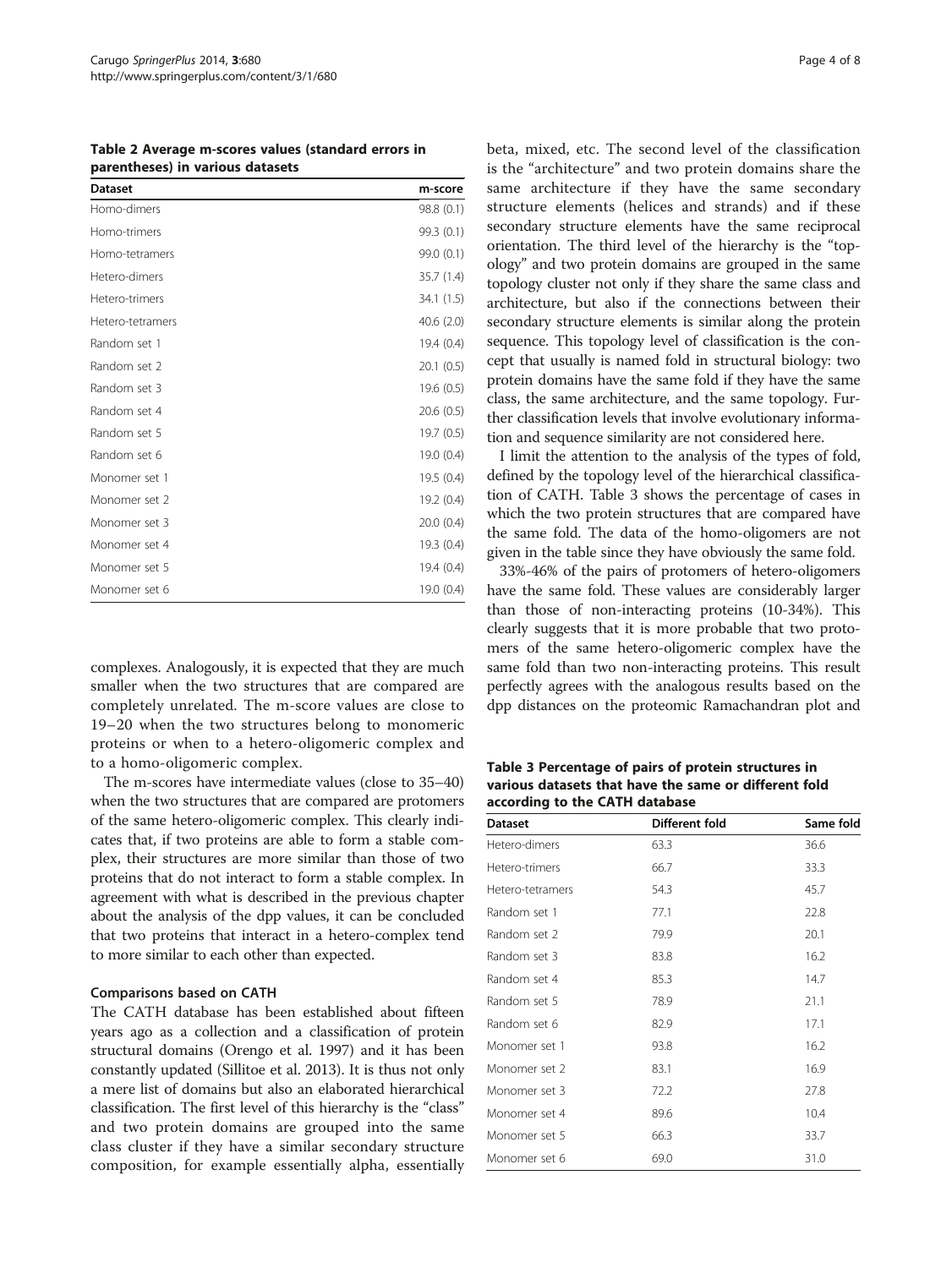on the m-scores computed after optimal superposition of two protein structures.

## Comparisons based on SCOP

SCOP is another database and classification of protein structural domain. Like CATH (examined in the previous chapter), SCOP adopts a hierarchical classification scheme, albeit different from that of CATH.

The first classification level is the "class", like in CATH, the second is the "fold" and this corresponds to the topology level of classification of CATH. In SCOP, therefore, there is not an intermediate level of classification between the class and the fold (this intermediate classification level is the architecture node of CATH). After the fold classification level, there are further levels of clustering ("superfamily" and "family"), which include evolutionary information. Moreover, the definition of protein domain is slightly different, with the consequence that the protein domains tend to be larger in SCOP than in CATH.

Here, like for the comparison based on CATH, I limit the attention to the fold level of structural classification of the protein domains. Two structures are then considered to be similar if they have the same fold and different if they do not. Table 4 shows the results of this analysis. The frequency with which two protomers of a hetero-oligomer have the same fold (26-36%) is considerably higher than the frequency with which two non-interacting proteins have the same fold (8-18%). In agreement with the data reported above, this indicates that the protomers of hetero-oligomers tend to be structurally more similar than expected.

Table 4 Percentage of pairs of protein structures in various datasets that have the same or different fold according to the SCOP database

| <b>Dataset</b>   | Different fold | Same fold |  |
|------------------|----------------|-----------|--|
| Hetero-dimers    | 74.0           | 26.0      |  |
| Hetero-triimers  | 75.9           | 24.1      |  |
| Hetero-tetramers | 64.4           | 35.6      |  |
| Random set 1     | 89.5           | 10.5      |  |
| Random set 2     | 90.6           | 8.4       |  |
| Random set 3     | 91.4           | 8.6       |  |
| Random set 4     | 90.1           | 9.9       |  |
| Random set 5     | 90.9           | 9.1       |  |
| Random set 6     | 91.1           | 8.9       |  |
| Monomer set 1    | 89.6           | 10.4      |  |
| Monomer set 2    | 83.0           | 17.0      |  |
| Monomer set 3    | 86.2           | 13.8      |  |
| Monomer set 4    | 89.2           | 10.8      |  |
| Monomer set 5    | 81.9           | 18.1      |  |
| Monomer set 6    | 88.2           | 11.8      |  |

# **Discussion**

The present data indicate that protomers of heterooligomers tend to have three-dimensional structures surprisingly similar, much more than pairs of noninteracting proteins. Higher m-scores and lower dpp distances are observed when two protomers of the same hetero-oligomer are compared than when two unrelated and non-interacting proteins are compared. Two protomers of the same hetero-oligomer have the same fold, according to the classifications of CATH and SCOP, more frequently than two unrelated and non-interacting proteins.

This is per se an interesting observation and several possible explanations can be proposed to explicate it, though none of them can be definitely proven just on the basis of data mining analyses.

First, this might depend on the data paucity. In effect, the three-dimensional structures of only few thousands of homo- and hetero-protein protein complexes are available in the databases. This might seem surprising, given the tremendous increase of the number of new protein threedimensional structures that have been determined in the last few years. However, only a small fraction of these new structural results involve supramolecular assemblies that have never been analyzed before. It is therefore possible that the higher than expected similarity between protomers of hetero-oligomeric complexes is not a genuine feature of Nature but only an observation that depends on the incomplete sampling of the protein universe.

A second possible explanation is that everything is merely casual, in the statistical sense. In other words, there would be no evolutionary of physico-chemical restrictions that make protomers of hetero-oligomers more similar than expected. Although none can confute this hypothesis on the basis of theoretical considerations or on the basis of some clever experiment, most of us will not believe that such a curious observation is only accidental because of mere epistemological considerations.

A physico-chemical approach can also be adopted to propose intriguing hypotheses. For example, it is possible that the protomers of the hetero-oligomers need a similar flexibility and it is reasonable to suppose that a similar flexibility can be provided by similar folds (Marsh and Teichmann [2014\)](#page-7-0). A similar three-dimensional structure might also guarantee comparable thermodynamic stabilities of the two protomers of a hetero-dimer and comparable degradation pathways and rates, ensuring the coupled degradation of the hetero-dimer when the protein must be eliminated.

The surprising similarity between protomers of heterooligomers might be the result of a particular evolutionary pathway. A hetero-dimer, for example, might result from a gene duplication and a subsequent divergent evolution of the two genes. At the amino acid sequence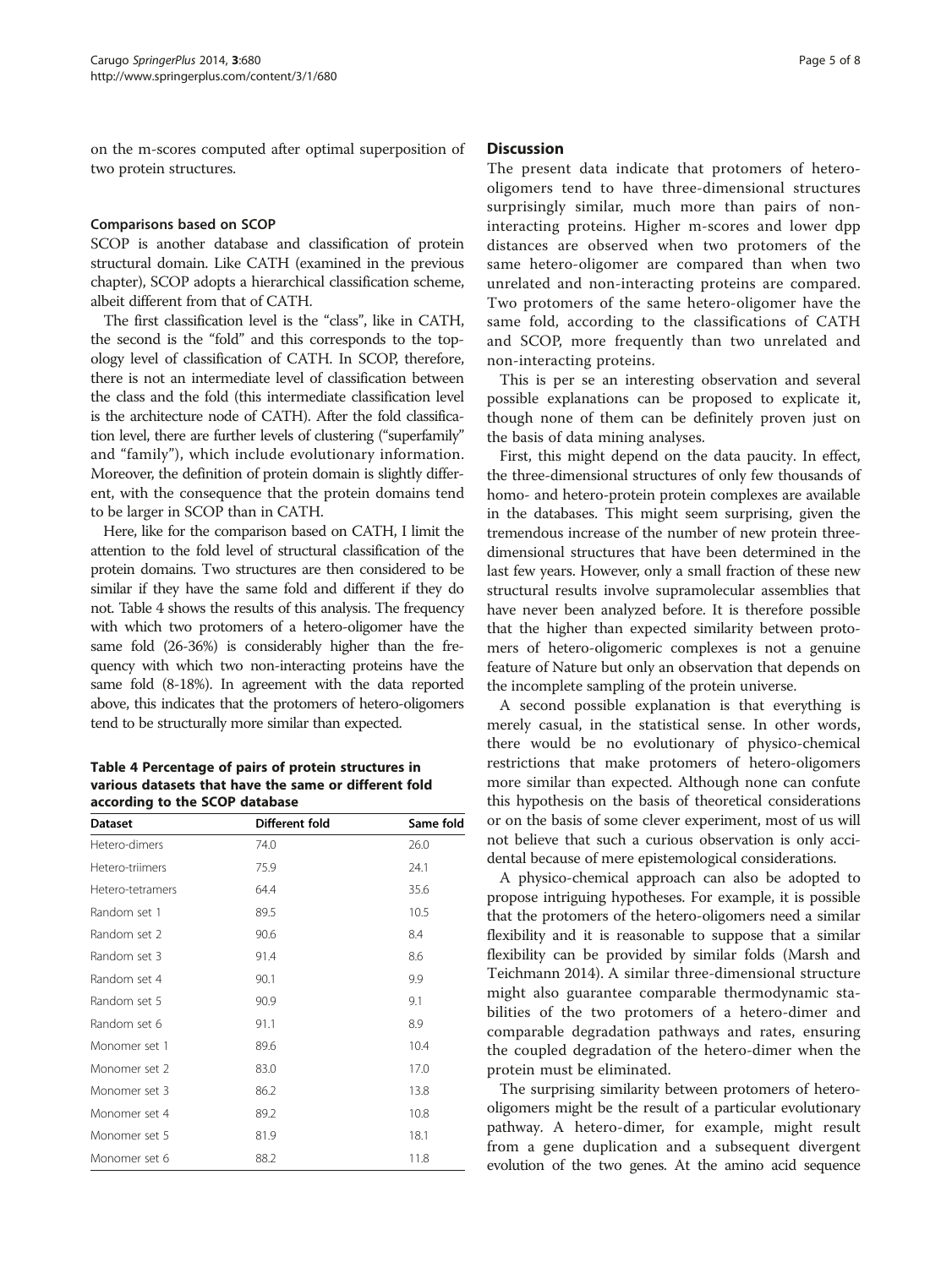<span id="page-5-0"></span>level, the homology between the two protomers could be undetectable, though the similarity of the three-dimensional structures of the two protomers could persist. Alternatively, one can hypothesize that one of the protomers of a homodimer could be replaced, by mistake, by another protein; the latter one would be probably very similar to the protomer that it replaces and, as a consequence, the two proteins that are found in the newly formed hetero-dimers would be structurally similar. Although these two scenarios do not take into account the chemical mechanisms of the evolutionary processes, they might suggest interesting scientific scenarios.

This hypothesis is supported by previous studies where it was proposed that hetero-dimeric proteins are evolutionary related to earlier homo-dimeric proteins and that structural similarity enhances the interaction propensity of proteins (Archibald et al. [1999](#page-6-0); Ispolatov et al. [2005](#page-7-0); Lukatsky et al. [2007;](#page-7-0) Lukatsky et al. [2006;](#page-7-0) Pereira-Leal et al. [2007](#page-7-0)). The data presented here agree with this hypothesis. In particular I should mention that the average m-score between protomers of hetero-dimers that belong to the same SCOP superfamily (72.5) is considerably larger than the average m-score between protomers that belong to different SCOP superfamilies (24.4), which is not much higher than the average m-score between proteins that do not interact with each other (around 20, see Table [2](#page-3-0)).

Obviously, other more or less interesting and reasonable hypotheses can be proposed. However, the important point, here, is that the observation, on a large and controlled dataset, of the relationship between individual protomers of hetero-oligomers is an interesting piece of the emerging mosaic of studies on protein oligomerzation, its evolution and its physicochemical background (Hall et al. [2013;](#page-7-0) Levy et al. [2012;](#page-7-0) Levy et al. [2008](#page-7-0); Zhang et al. [2013](#page-7-0)).

# Methods

The three-dimensional structures of the protein-protein complexes were taken from the database 3Dcomplex (Levy et al. [2006\)](#page-7-0) from a precompiled non-redundant list (30% level) and from the Protein Data Bank. (Berman et al. [2000](#page-6-0); Bernstein et al. [1977](#page-6-0)). The attention was limited to dimers, trimers, and tetramers because of the paucity of higher complexes. In order to emphasize the differences between homo- and hetero-oligomers, these complexes were considered to be homo-oligomeric if all their polypeptides chains (two for the dimmers, three for the tetramers, and four for the tetramers) were identical (percentage of sequence identity ≥90%); they were considered to be hetero-oligomeric if each of their polypeptide chains was different from the others (percentage of sequence identity  $\leq 40\%$ ). It must be remembered that some of the quaternary status assignments might be wrong. However, this would cause an underestimation of

the results presented in this article. The attention was limited to globular proteins, by rejecting membrane proteins with the THMM server [\(http://www.cbs.dtu.dk/ser](http://www.cbs.dtu.dk/services/TMHMM/)[vices/TMHMM/;](http://www.cbs.dtu.dk/services/TMHMM/) (Krogh et al. [2001\)](#page-7-0)) and coiled-coils protein with the MULTICOIL2 software (Trigg et al. [2011](#page-7-0)). This was necessary to eliminated oligomers where the similarity between the protomers was implicit in their structural organizations. This resulted in an ensemble of 1837 homo-dimers, 232 homo-trimers, 554 homo-tetramers, 421 hetero-dimers, 107 hetero-trimers, and 38 hetero-tetramers (see Additional file [1\)](#page-6-0).

In order to compare the levels of similarity of the structures of the protomers in oligomeric complexes with the levels of similarity between non-interacting protein pairs, it was necessary to build several, non-redundant control datasets. I followed two strategies.

The first strategy was based on the assumption that a polypeptide chain found in a hetero-oligomeric complex does not interact with a protein chain found in a homooligomeric complex. Therefore I took (arbitrarily) the first chain in each hetero-oligomeric complex and the first chain in each homo-oligomeric complex and randomly build six ensembles of pairs of protein structures; each pair is formed by a hetero- and a homo-oligomeric protein chain; and each of the six ensembles contains 1,000 pairs of structures. These datasets were named "Random set 1", "Random set 2" etc.

The second strategy was based on the assumption that monomeric proteins do not interact with other monomeric proteins to form stable complexes. Therefore, all monomeric proteins (according to the quaternary status annotation of the Protein Data Bank) were downloaded from the Protein Data Bank (Berman et al. [2000](#page-6-0); Bernstein et al. [1977](#page-6-0)). The redundancy was reduced to a percentage of pairwise sequence identity lower than 40% with CD-HIT (Fu et al. [2012\)](#page-7-0). Six datasets of pairs of monomeric proteins were randomly, each with 1,000 pairs of protein structures. These datasets were named "Monomer set 1", "Monomer set 2" etc.

Some basic statistical descriptors of all the datasets described above are shown in Table [5.](#page-6-0) The average length, measured by the number of residues, of the proteins examined here is not very variable amongst the various datasets. Homo-oligomers seem to be slightly longer than hetero-oligomers and the twelve control datasets have and average length that is close to both homo- and hetero-oligomers. The percentage of sequence identity is obviously very close to 100% for pair of protomers of homo-oligomers. It is on the contrary very small (7-10%) for all the other datasets, indicating that redundancy was successfully removed.

Sequence alignments were performed with the Needleman-Wunsch algorithm (Needleman and Wunsch [1970](#page-7-0)) with the NEELDE program of the EMBOSS software suite with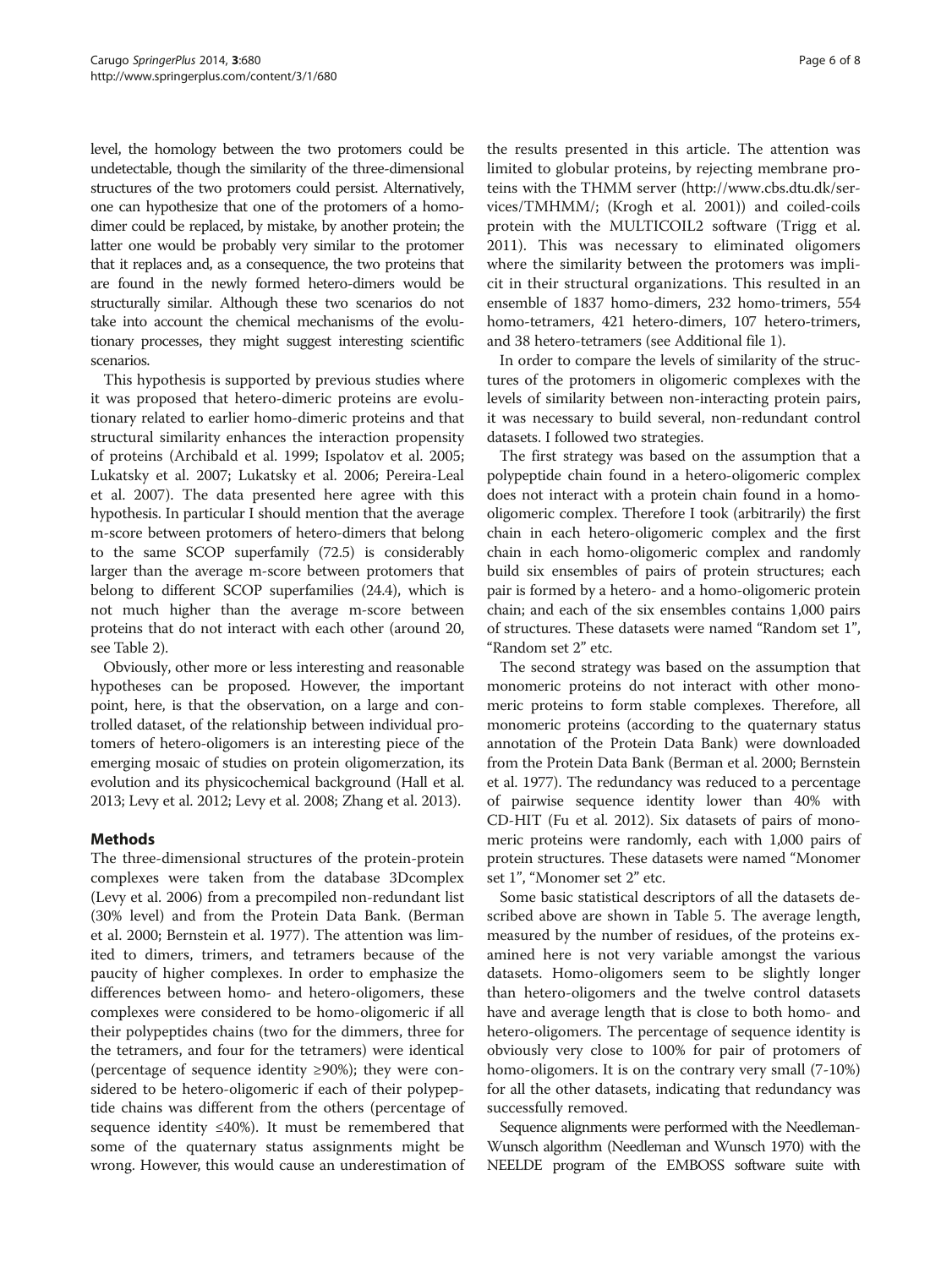<span id="page-6-0"></span>

| Table 5 Average length, measured by the number of    |  |  |
|------------------------------------------------------|--|--|
| residues and average percentage of sequence identity |  |  |
| computed after Needleman-Wunsch alignment of the     |  |  |
| sequences of the two proteins                        |  |  |

| Data set         | Average length | Average % sequence identity |
|------------------|----------------|-----------------------------|
| Homo-dimers      | 250.0(2.5)     | 99.8 (0.1)                  |
| Homo-trimers     | 237.4 (4.1)    | 99.9 (0.1)                  |
| Homo-tetramers   | 268.3 (1.9)    | 99.9 (0.1)                  |
| Hetero-dimers    | 196.6 (5.6)    | 8.5(0.4)                    |
| Hetero-trimers   | 212.5 (7.2)    | 9.6(0.5)                    |
| Hetero-tetramers | 173.8 (6.2)    | 9.2(0.5)                    |
| Random set 1     | 233.5(3.3)     | 7.2(0.2)                    |
| Random set 2     | 236.8(3.4)     | 7.1(0.1)                    |
| Random set 3     | 222.8 (3.4)    | 6.9(0.1)                    |
| Random set 4     | 228.4 (3.3)    | 7.3(0.1)                    |
| Random set 5     | 234.1(3.3)     | 7.0(0.2)                    |
| Random set 6     | 216.5(3.4)     | 6.9(0.1)                    |
| Monomer set 1    | 175.4(2.3)     | 7.7(0.1)                    |
| Monomer set 2    | 186.0(2.3)     | 7.8(0.1)                    |
| Monomer set 3    | 176.1(2.3)     | 6.9(0.1)                    |
| Monomer set 4    | 196.1(2.4)     | 8.2(0.1)                    |
| Monomer set 5    | 174.7(2.3)     | 8.5(0.2)                    |
| Monomer set 6    | 195.3 (2.3)    | 8.9(0.2)                    |

defaults parameters (Rice et al. [2000](#page-7-0)). Amino acid sequences were extracted from the PDB-formatted files with the STRIDE program (Frishman and Argos [1995](#page-7-0)). The values of the torsion angles phi and psi were computed with DSSP (Kabsch and Sander [1983\)](#page-7-0). They were averaged with circular statistics techniques (Batschelet 1981) as it was previously described (Carugo and Djinović-Carugo [2013](#page-7-0)). The distances between two protein structures i and j  $(dpp_{ii})$  on phi/psi space of the Proteomic Ramachandran plot (PRplot) were computed as:

$$
App_{ij} = \sqrt{dx^2 + dy^2}
$$
  
\n
$$
App_{ij} = \sqrt{dx^2 + dy^2}
$$
  
\n
$$
dx = |phi_i - phi_j|
$$
  
\n
$$
dy = |psi_i - psi_j|
$$

Since both torsion angles are periodical quantities with values that can range conventionally from −180° to +180°, the following transformations were applied:

$$
if (dx > 180^\circ) \rightarrow dx = |360^\circ - dx|
$$
  

$$
if (dy > 180^\circ) \rightarrow dy = |360^\circ - dy|
$$

Superpositions between protein three-dimensional structures were performed with Sheba (Jung and Lee [2000\)](#page-7-0), by considering only the Calpha carbon atoms. The degree of similarity between two structures was determined, after their optimal superposition, with the m-scores:

$$
m\text{-score} = 100.n_{ali}/\min(n_1, n_2)
$$

where  $n_1$  and  $n_2$  are the number of residues in the two structures and  $n_{\text{ali}}$  is the number of Calpha carbon atoms that can be aligned.

# Conclusions

It has been shown that protein protomers that form hetero-oligomeric complexes tend to have structures more similar to each other than proteins that do not form this type of supramolecular assemblies. A series of different approaches have contributed to this observation: distances on the proteomic Ramachandran plots, protein structure superpositions, and comparisons based on two domain structure databases (CATH and SCOP).

In agreement with previous studies, it is reasonable to suppose that this surprising similarity between protomers of hetero-oligomeric complexes is due to the evolutionary relationship between hetero-oligomers and earlier homooligomers, though gene duplication and paralogs evolution (Archibald et al. 1999; Ispolatov et al. [2005;](#page-7-0) Lukatsky et al. [2007;](#page-7-0) Lukatsky et al. [2006;](#page-7-0) Pereira-Leal et al. [2007\)](#page-7-0). However, in my opinion, further studies are necessary to evaluate the relative importance of evolutionary and physicochemical restraints on protein structure and dynamics.

## Additional file

[Additional file 1:](http://www.biomedcentral.com/content/supplementary/2193-1801-3-680-S1.docx) List of the protein crystal structures examined in the present manuscript.

#### Competing interest

The author declared that he has no competing interest.

#### Acknowledgements

I would like to thanks Kristina Djinovic-Carugo for helpful discussion.

#### Received: 16 July 2014 Accepted: 14 November 2014 Published: 20 November 2014

#### References

- Andreeva A, Howorth D, Chandonia JM, Brenner SE, Hubbard TJ, Chothia C, Murzin AG (2008) Data growth and its impact on the SCOP database: new developments. Nucleic Acids Res 36:D419–D425
- Archibald JM, Logsdon JMJ, Doolittle WF (1999) Recurrent paralogy in the evolution of archeal chaperonins. Curr Biol 9:1053–1056
- Batschelet E (1981) Circular Statistics in Biology. Academic Press, London Berman HM, Westbrook J, Feng Z, Gilliland G, Bhat TN, Weissig H, Shindyalov IN, Bourne PE (2000) The protein data bank. Nucleic Acids Res 28:235–242
- Bernstein FC, Koetzle TF, Williams GJ, Meyer EF, Jr, Brice MD, Rodgers JR, Kennard O, Shimanouchi T, Tasumi M (1977) The protein data bank: a computerbased archival file for macromolecular structures. J Mol Biol 112:535–542
- Bordo D, Djinović K, Bolognesi M (1994) Conserved patterns in the Cu, Zn superoxide dismutase family. J Mol Biol 238:366–386
- Bordo D, Matak D, Djinovic-Carugo K, Rosano C, Pesce A, Bolognesi M, Stroppolo ME, Falconi M, Battistoni A, Desideri A (1999) Evolutionary constraints for dimer formation in prokaryotic Cu, Zn superoxide dismutase. J Mol Biol 285:283–296